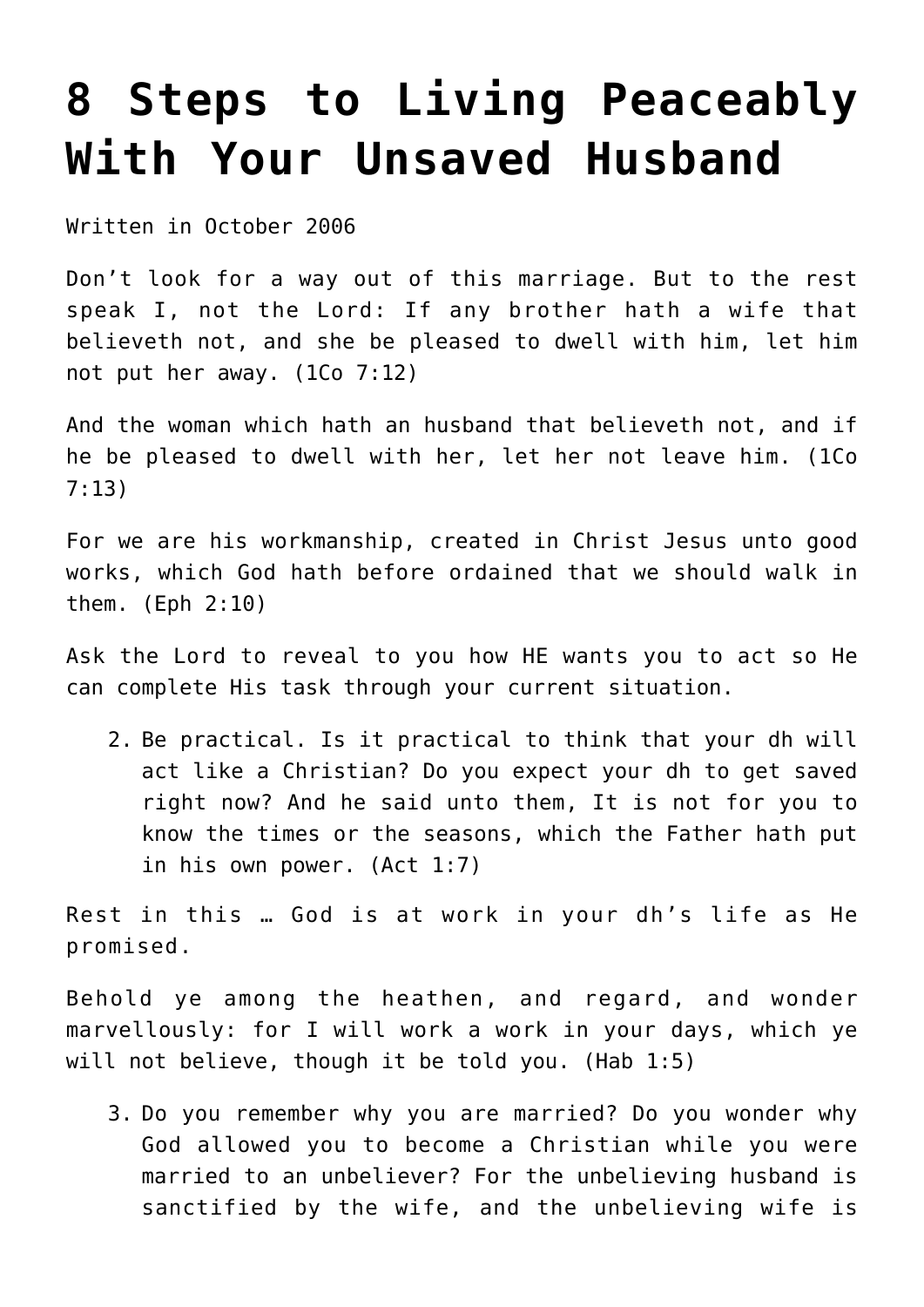sanctified by the husband: else were your children unclean; but now are they holy. (1Co 7:14)

The word sanctify means "set apart." Your husband will receive extra opportunities to witness God's grace and mercy. Another reason to stay married to your dh is for the children. This same verse says children living with a Christian parent are holy rather than unclean. Therefore, remember that your presence in their lives is of great influence.

4. Concentrate on your behavior. You MUST walk the walk and forget the talk. Let no man despise thy youth; but be thou an example of the believers, in word, in conversation, in charity, in spirit, in faith, in purity. (1Ti 4:12)

You need to be salt and light in your home. Ye are the salt of the earth: but if the salt have lost his savour, wherewith shall it be salted? it is thenceforth good for nothing, but to be cast out, and to be trodden under foot of men. (Mat 5:13)

Ye are the light of the world. A city that is set on an hill cannot be hid. (Mat 5:14)

Neither do men light a candle, and put it under a bushel, but on a candlestick; and it giveth light unto all that are in the house. (Mat 5:15)

Let your light so shine before men, that they may see your good works, and glorify your Father which is in heaven. (Mat 5:16)

Likewise, ye wives, be in subjection to your own husbands; that, if any obey not the word, they also may without the word be won by the conversation of the wives; (1Pe 3:1)

While they behold your chaste conversation coupled with fear. (1Pe 3:2)

Ye are our epistle written in our hearts, known and read of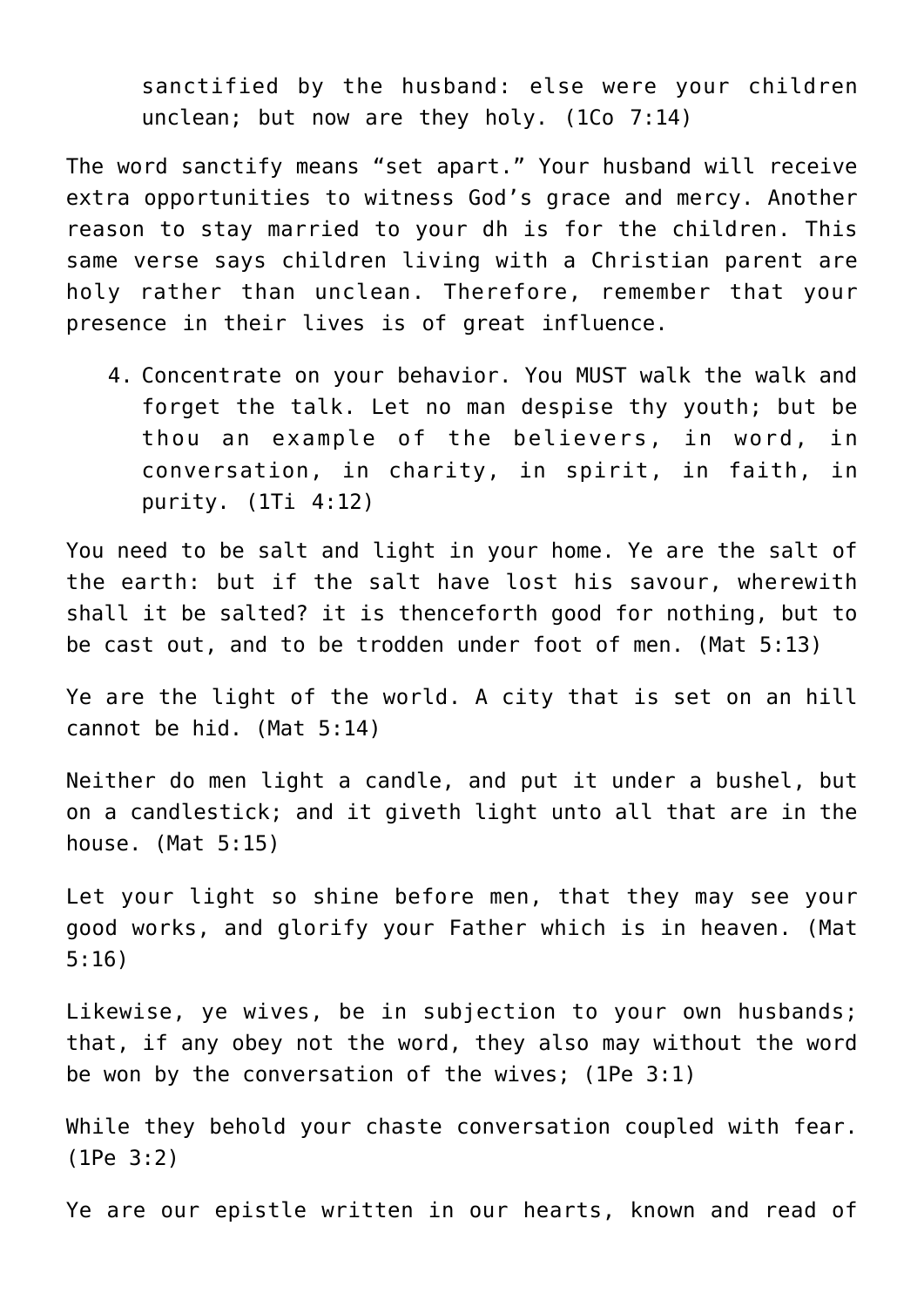all men: (2Co 3:2)

Your life may be the only Bible your dh or children will ever read.

Only let your conversation be as it becometh the gospel of Christ: that whether I come and see you, or else be absent, I may hear of your affairs, that ye stand fast in one spirit, with one mind striving together for the faith of the gospel; (Phi 1:27)

5. Share your faith. There does come a time when you CAN share your faith but remember to do so "without the word" (1 Pet. 3:1). There are two very appropriate situations when you can verbally witness to your dh:

(1) DH may notice something in your life (an attitude or behavior that glorifies the Lord) and he'll tell you how much he appreciates you. At this moment, remind him that this was not the way you were before coming to Christ. Explain to him how much better your marriage would be if you could share these changes together.

(2) Wait until your dh is struggling with the emptiness in his life or is experiencing difficulty in a relationship with another person. Remind him that you once felt the same way, and this is why you surrendered your life to Christ.

A man hath joy by the answer of his mouth: and a word spoken in due season, how good is it! (Pro 15:23)

The Lord GOD hath given me the tongue of the learned, that I should know how to speak a word in season to him that is weary: he wakeneth morning by morning, he wakeneth mine ear to hear as the learned. (Isa 50:4)

6. Don't hate your dh. If he continues to resist your words and rejects Christ, be VERY careful not to become resentful or angry toward him. And the LORD said unto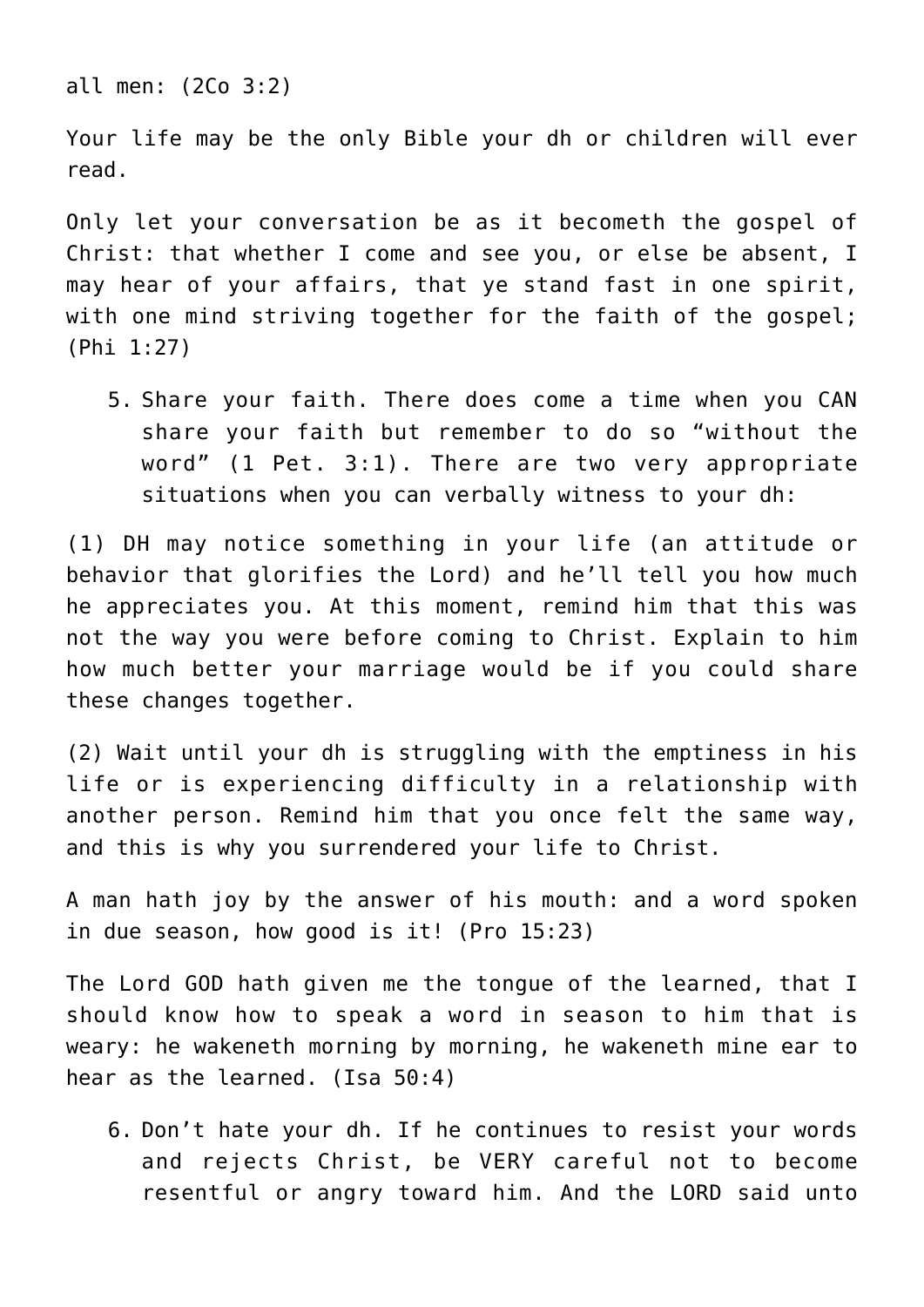Samuel, Hearken unto the voice of the people in all that they say unto thee: for they have not rejected thee, but they have rejected me, that I should not reign over them. (1Sa 8:7)

He that heareth you heareth me; and he that despiseth you despiseth me; and he that despiseth me despiseth him that sent me. (Luk 10:16)

In whom the god of this world hath blinded the minds of them which believe not, lest the light of the glorious gospel of Christ, who is the image of God, should shine unto them. (2Co 4:4)

Then said Jesus, Father, forgive them; for they know not what they do. And they parted his raiment, and cast lots. (Luk 23:34)

Therefore, give your dh a little consideration based on your knowledge of his lost condition. Give him some space and patience, and pray that God will open his eyes.

7. Pray. Prayer is your greatest tool in the struggle to keep your unequally yoked marriage going. Confess your faults one to another, and pray one for another, that ye may be healed. The effectual fervent prayer of a righteous man availeth much. (Jam 5:16)

Behold, I give unto you power to tread on serpents and scorpions, and over all the power of the enemy: and nothing shall by any means hurt you. (Luk 10:19)

Pray without ceasing. (1Th 5:17)

8. Never give up!

Wait on the LORD: be of good courage, and he shall strengthen thine heart: wait, I say, on the LORD. (Psa 27:14)

Kate Plourde